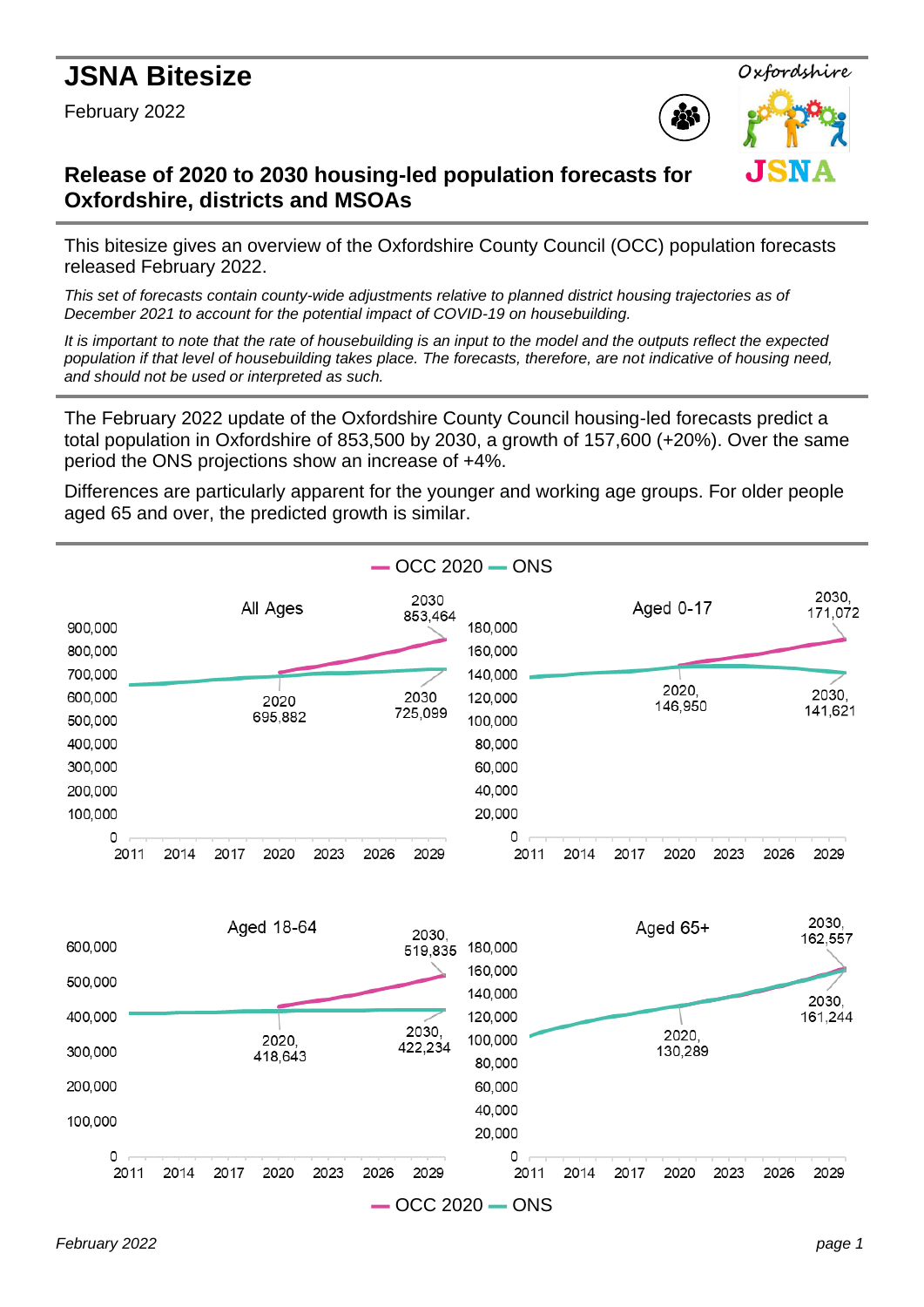## **Cherwell**

The housing -led forecasts show the population of Cherwell increasing from 151,800 in 2020 to 190,300 by 2030 (+ 3 8 , 400 + 2 5%).

There are expected to be significant increases in the populations of the Banbury , Bicester, and Kidlington area s with major developments south of Salt Way in Banbury ; Graven Hill , South East and South West Bicester; East of A44 near Kidlington .

- The population of Banbury and the surrounding area is expected to grow from 6 4 , 100 to 7 8 , 300 (+ 2 2%).
- The population of Bicester and the surrounding area is expected to grow from 5 3 , 300 to 6 7 , 900 (+ 2 7%).
- The population of Kidlington and the surrounding area is expected to grow from 1 8 , 800 to 2 5 , 000 (+ 3 3%).





# **Oxford**

The housing -led forecasts show the population of Oxford increasing from 164,700 in 2020 to 177,300 by 2030 (+ 1 2 , 600, + 8%).

Major housing development sites are at Barton Park and the Northern Gateway (near Wolvercote).

See note below on the adjustment to the 2020 base population for Oxford .

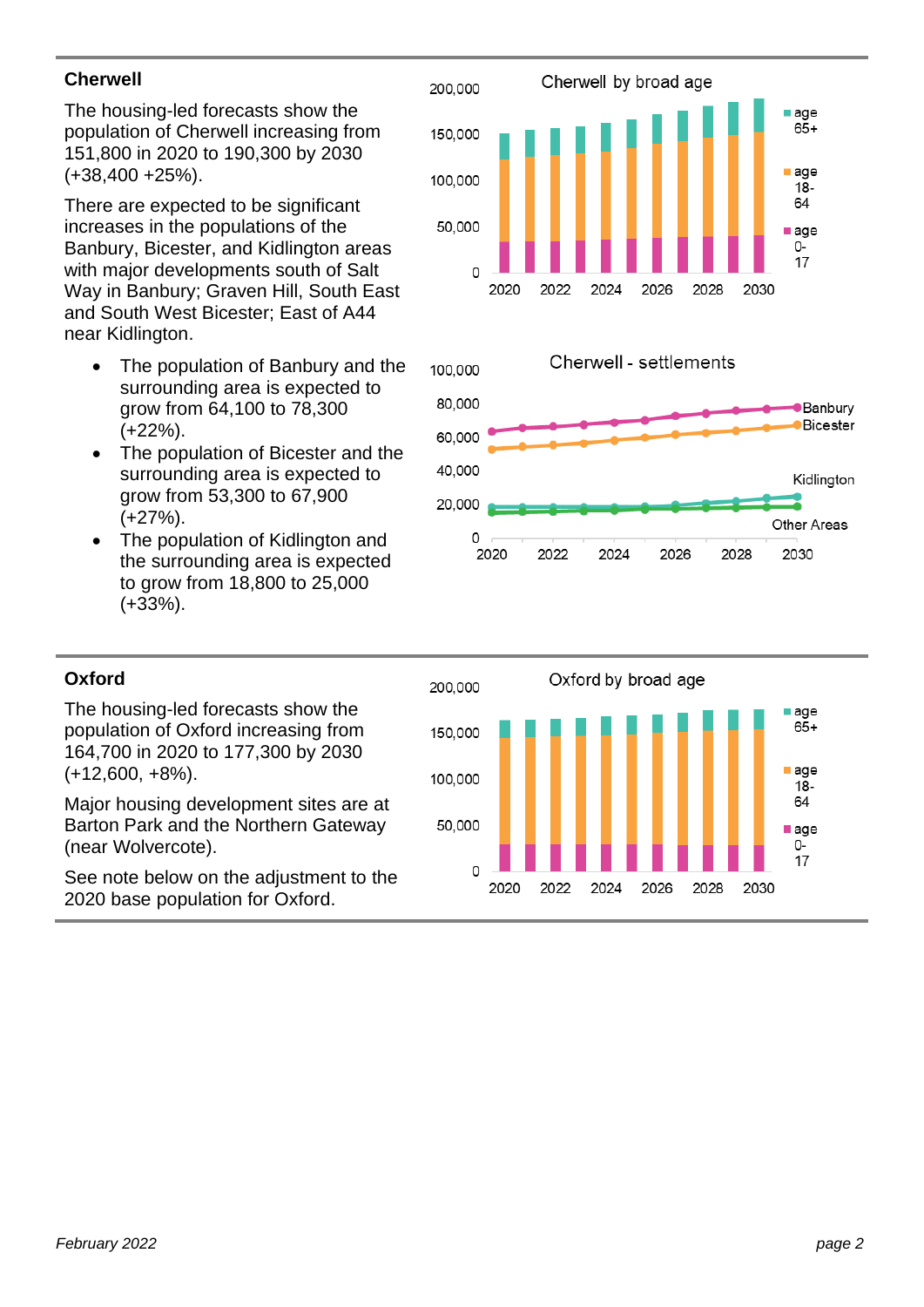## **South Oxfordshire**

The housing -led forecasts show the population of South Oxfordshire increasing from 1 4 3 , 800 in 2020 to 1 7 5 , 800 by 2030 (+32 , 0 00, + 2 2%).

There is expected to be a significant increase in Didcot due to Great Western Park. Near Culham, Chalgrove and bordering Oxford Science Park .

The population of Didcot and the surrounding area is expected to grow from 36 , 400 to 4 8 , 800 (+ 3 4%).

*Note that Didcot -related developments to the west of the town, based in Vale of White Horse district, are included in the forecasts for Vale of White Horse.*



#### **Vale of White Horse**

The housing -led forecasts show the population of Vale of White Horse increasing from 13 7 , 900 in 2020 to 1 7 4 , 000 by 2030 (+3 6 , 100, +2 6%).

There is expected to be a significant increase in the population due to Valley park between Harwell and Didcot; Grove Airfield; Dalton Barracks and land north of Abingdon .

- The population of Wantage and Grove is expected to grow from 18,000 to 28,500 (+58%).
- The area west of Didcot in Vale is expected to grow from 1 3 , 200 to 2 1 , 800 (65%) .

10,000

0

2020

2022

2024

Vale of White Horse by broad age 200,000 age  $65+$ 150,000  $a$ ge 100,000  $18 -$ 64 50,000 age 0- $\overline{17}$ 0 2020 2024 2028 2030 2022 2026 Vale of White Horse - settlements 80,000 70.000 Other Areas 60,000 50,000 40.000 Abingdon Wantage 30,000 and Grove 20,000

Didcot in Vale

2026

2028

2030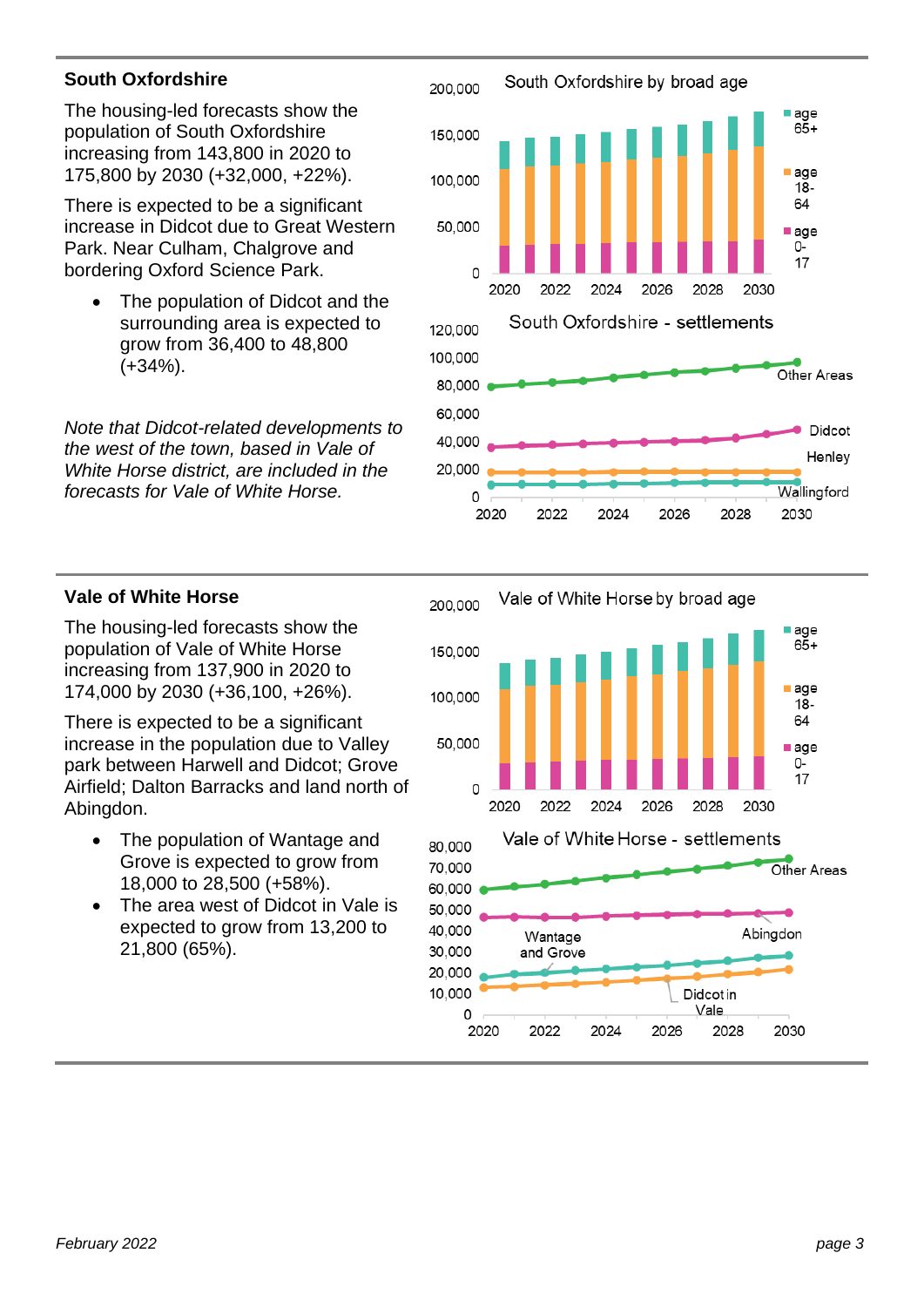## **West Oxfordshire**

The housing-led forecasts show the population of West Oxfordshire increasing from 111,800 in 2020 to 136,000 by 2030 (+24,200, +22%).

Growth is expected across all areas of West Oxfordshire with larger developments at North and West Witney, Eynsham, Chipping Norton and east of Carterton.

- The population of Witney and the surrounding area is expected to grow from 35,600 to 42,900 (+20%).
- Carterton's population is expected to grow from 23,100 to 27,400 (+18%).
- Chipping Norton is expected to grow from 7,000 to 9,200 (+33%).